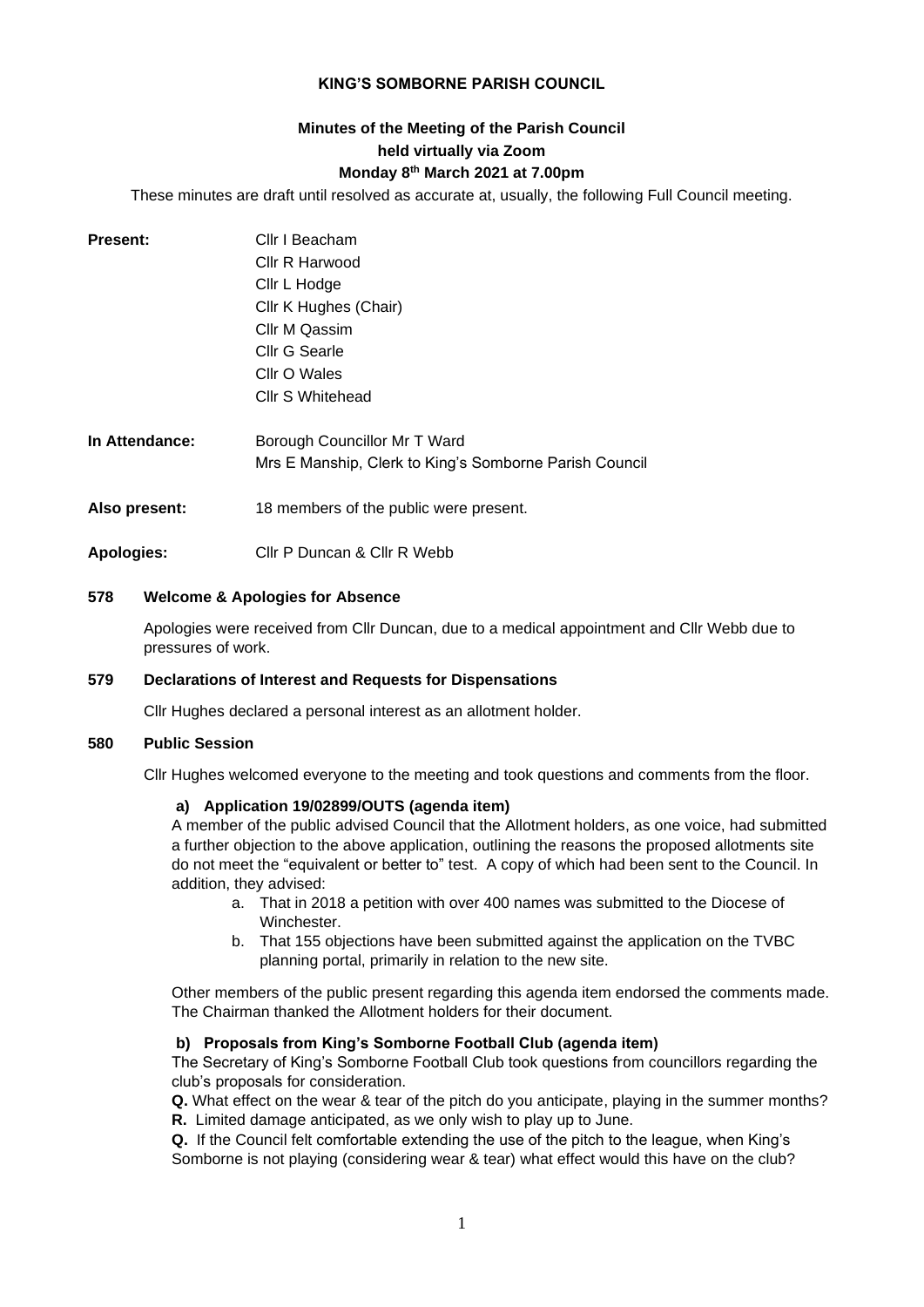**R.** None. Clubs within the league have simply been asked to ascertain whether home pitches have any spare capacity. If the Council agreed to rent it to other clubs, this would be a direct rental, not a sub-let.

# **c) Village Hall Grant Request (agenda item)**

The Chairman of the Village Hall Management Committee took questions from councillors regarding the hall's application for funding for carpet bowls equipment.

**Q.** Do you have a carpet bowls group currently?

**R.** No, this will be new to the village, seen as a good community asset. We have advertised in the Gauntlet and have received a good response.

**Q.** In consideration of the outlay it would be helpful to have a list of confirmed interest in the village, people who would wish to play from day one.

**R.** I can contact people who have indicated interest to ascertain this. A further member of the Management Committee confirmed he had spoken to about 10 to 12 people and believed there would be a lot of interest.

**Q.** What is the reason Chilbolton are selling their carpets?

**R.** The game is extremely popular in Chilbolton, they are upgrading their facility. To purchase 2<sup>nd</sup> hand carpets is sensible, considering the price for new carpets. We have though been advised not to buy 2nd hand bowls.

**Q**. Would you accept a loan and repayment when the hall has a membership?

**R.** We already have a loan, so we would rather not.

**Q.** Have you considered a loan from Sport England or the National Lottery? If this is a possibility it would be important to apply for funding prior to purchasing the equipment.

**R.** Funding is only currently being awarded against COVID-related applications.

**R.** There has been little opportunity over the past 6-years for the hall to be used during the day. With the Pre-School using the Community Building, the Village Hall see this as an opportunity to move forward.

# **d) Topsoil for the Cricket Pitch**

The President of King's Somborne Cricket Club asked the latest position regarding the topsoil and whether the Council would be comfortable with him following it up with the supplier. The Chairman thanked the President for his offer and confirmed they could liaise outside the meeting.

# **581 To receive report from Borough Councillor Ward**

Borough Councillor Ward updated Council on the following matters:

- **a) Flat Mat Bowls** Cllr Ward confirmed he believed Flat Mat Bowls would be incredibly popular.
- **b) Nitrate Neutrality** Cllr Ward advised that 90 100 applications are being held up in this regard, affecting about 500 houses. He is concerned as to the outcome if a way around this issue cannot be found.
- **c) Aster Bungalow, Stockbridge –** Cllr Ward advised that Aster is selling a bungalow in Stockbridge from its housing stock. Marketed for £250k, it requires approximately £100k spent on it, hence Aster is seeking to off-load it. He mentions this as concerned Aster may take a similar approach to properties in Kings Somborne. One has been identified in Eldon Road, but further to discussion Aster has agreed not to sell it.
- **d) Allotments** Cllr Ward confirmed he had been advising a resident associated with the allotments, on the planning process. He advised Council that the number of objection letters on the planning portal had increased significantly. He believed 15<sup>th</sup> March 2021 was the closing date for new additional information to be forwarded to TVBC. The Chairman asked whether he felt individuals should write. Cllr Ward felt that this would not be helpful. He confirmed that the allotment holders had written a report and a report from the Parish Council further to this evening's meeting should be sufficient. Cllr Ward believed the Planning Committee meeting would be held in April 2021 but only TVBC could confirm this.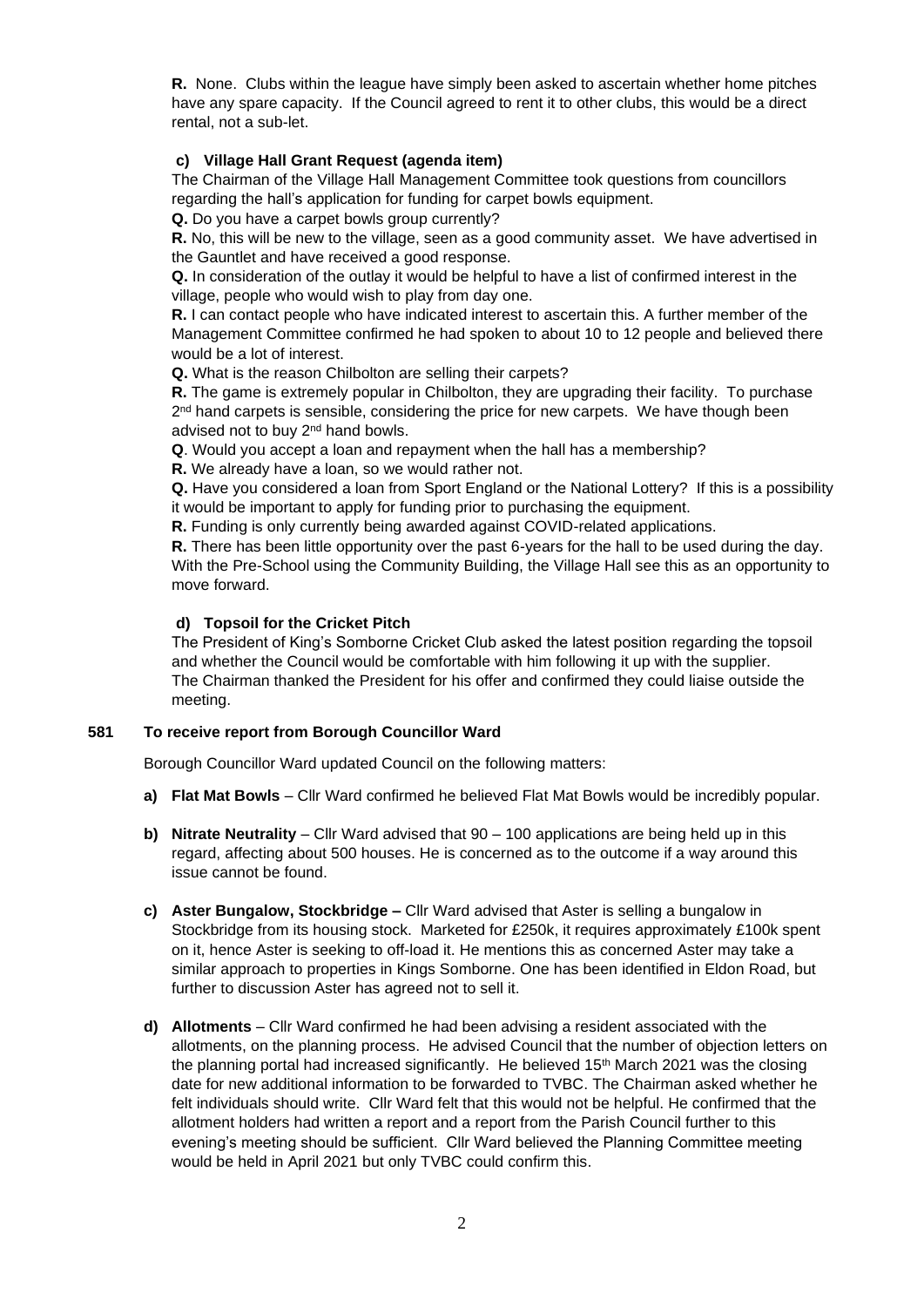# **582 To approve the Minutes from the 08th January 2021 meeting Resolved** The minutes of the Parish Council meetings held 08th and 15<sup>th</sup> February 2021 were approved. Proposed: Cllr Wales Seconded: Cllr Beacham All Agreed **583 To review the Resolved Actions since the last meeting.** To postpone until the next meeting. **584 To reorder the agenda. Resolved:**  To reorder the agenda to give time for Ms Toni Wilden, Head Teacher of Test Valley School, to join the meeting, who was unavoidably delayed. Proposed: Cllr Beacham Seconded: Cllr Hughes All Agreed **585 Planning Committee Meeting held 8th February 2021**

## **Resolved**

To receive the minutes of the Planning Committee meetings held 8th February 2021.

Proposed: Cllr Webb Seconded: Cllr Wales All Agreed

## **586 Planning Application 19/02899/OUTS – due to be tabled at a meeting of TVBC's Planning Committee in the near future**.

To consider the following motion requested by Cllr Searle:

"Following the recent receipt and review of AECOM's "Site Options and Assessment DRAFT Report", where 12 potential development sites have been identified. The Parish Council confirms its current position on the Allotment Site identified as Site 186.

The Parish Council reaffirms its current position in that the site is unsuitable for the proposed development shown in 19/02899/OUTS, for the following reasons:

- The Allotments are registered as an Asset of Community Value
- The site has high visibility when viewed from the Clarendon Way and Cow Drove Hill
- The Allotment holders confirm the new site is wholly unsuitable against the requirements of the Local Plan.
- In response to the NDP questionnaire 88.69% (353/398) answered yes to: "Should these allotments be preserved going forward?"
- In context of Landscape, the Allotments provide a valued open space in close proximity to the village centre helping to maintain a sense of village rather than urban character.

The Parish Council continues to endorse the current draft NDP Green Space document approved by Council in March 2020 which identifies the existing allotments as a Local Area of Green Space.

Formal assessment of ALL sites identified "potentially suitable for allocation subject to constraints being addressed" within AECOM's report, will be carried out as part of the NDP process".

#### **Resolved:**

- a) That the motion as above be agreed in full.
- b) That the Clerk, in consultation with Cllrs Harwood and Searle, write to the Planning Case Officer with the Council's objection and associated reasons before the consultation closing date of  $15<sup>th</sup>$ March 2021.

Proposed: Cllr Beacham Seconded: Cllr Wales All Agreed.

#### **587 Test Valley School – Its plans and developments**

The Chairman welcomed Ms Toni Wilden, Head Teacher and Mr David Hall, School Governor, to present to the meeting. Summative points from their presentation and discussion are as follows: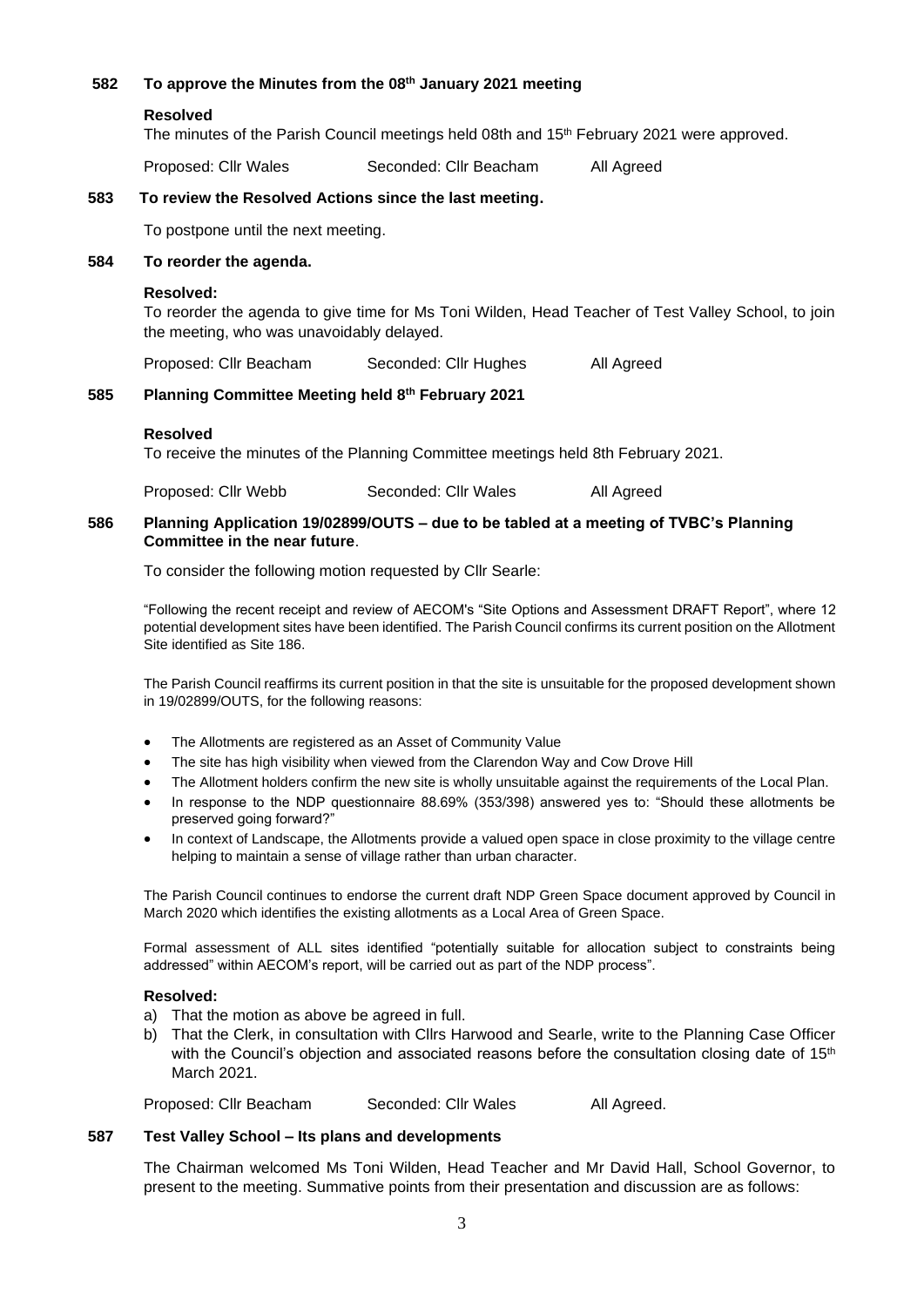- **Toni Wilden**: Seconded from Westgate School, Winchester at the beginning of 2020 to lead Test Valley on a new strategic journey.
- **David Hall**: Assists the school engage with the community in its surrounding areas. Arranging to meet with several parish councils.
- **Standards:** The school is on a journey. Over the past year there has been close attention to its standards; in particular, behaviour and exclusions. The school knows the position it wishes to reach, and it is focusing on getting there.
- **USP:** Test Valley is moving forward to ensure its USP as a small, rural, high achieving school.
- **Vocational or Academic positioning:** Aiming to be in the country's top 20% of schools academically. Aim to be high-achieving, with high expectations, not only academically but in Sport, Music, Leadership; and for pupils to leave school as well-rounded individuals.
- **Links with the rural community:** Developing links with the Leckford Estate. Looking at linking key stage 3 science and maths into work on the Estate. Working to deliver a Level 2 Technical Award in Land Based Industries, which will prepare pupils for the range of Level 3 land-based qualifications at Sparsholt, enabling access into the Farming, Falconry, and Fishing industries. Land-Based Studies is also academically challenging. Electronics within Rural Studies is underpinned by science. Many careers within Agricultural Engineering, Veterinary Science, Water Management and Arboriculture demand HNDs and Degrees.
- **Parental Perception:** Appreciate the work that needs to be done to address parental perception if pupils are to choose Test Valley rather than a Winchester school. Meeting with Primary Headteachers; the new smart school uniform reflects where the school wishes to be; Toni, as Headteacher, continues to be employed by Westgate, which creates links between Test Valley and the Winchester Schools. Toni would like to share the message that pupils do not need to go to Winchester.
- **Members Suggestions:** Consider approaching the charity "The Talent Tap" which provides mentoring and inspiration for young people and young leaders. Be careful not to do yourself down, known Test Valley pupils have achieved in a range of academic and scientific careers such as Theology and Pharmacy etc. Consider inviting past pupils to share their experiences as role motivation. Consider involving the local military as speakers on leadership. Consider presenting to Ashley Parish Meeting, where a number of Members are landowners. Consider contacting some of the many local landowners in King's Somborne, which support several farms and estates.

The Chairman thanked Toni Wilden and David Hall for their work with others to turn the school around, with the purpose of changing parental perception and enabling young people to achieve and become well-rounded individuals at a school in their local community. An extremely positive meeting, thank you.

## **588 To receive the RFO's Financial reports, to approve the Payment of the Accounts and Sign the Bank Reconciliation**

The finance reports had been previously circulated.

#### **Resolved**

a) To receive the RFO's Financial reports, to approve the Payment of the Accounts and Sign the Bank Reconciliation.

Proposed: Cllr Hughes Seconded: Cllr Beacham All Agreed

#### **589 NDP Update**

No items to update this month.

## **590 King's Somborne Recreation Ground**

The Cricket Club has been consulted and, in the circumstances, fully supports the Football Club's request to play until June 2021. If the Cricket Outfield shows wear, the Cricket Club will roll it. The Cricket Club however would be concerned if the pitch showed excessive wear, which could be a reality if the pitch was additionally used by league teams without King's Somborne playing.

## **Resolved**

**a)** That King's Somborne Football Club may continue to play matches on the King's Somborne Recreation Ground until June 2021.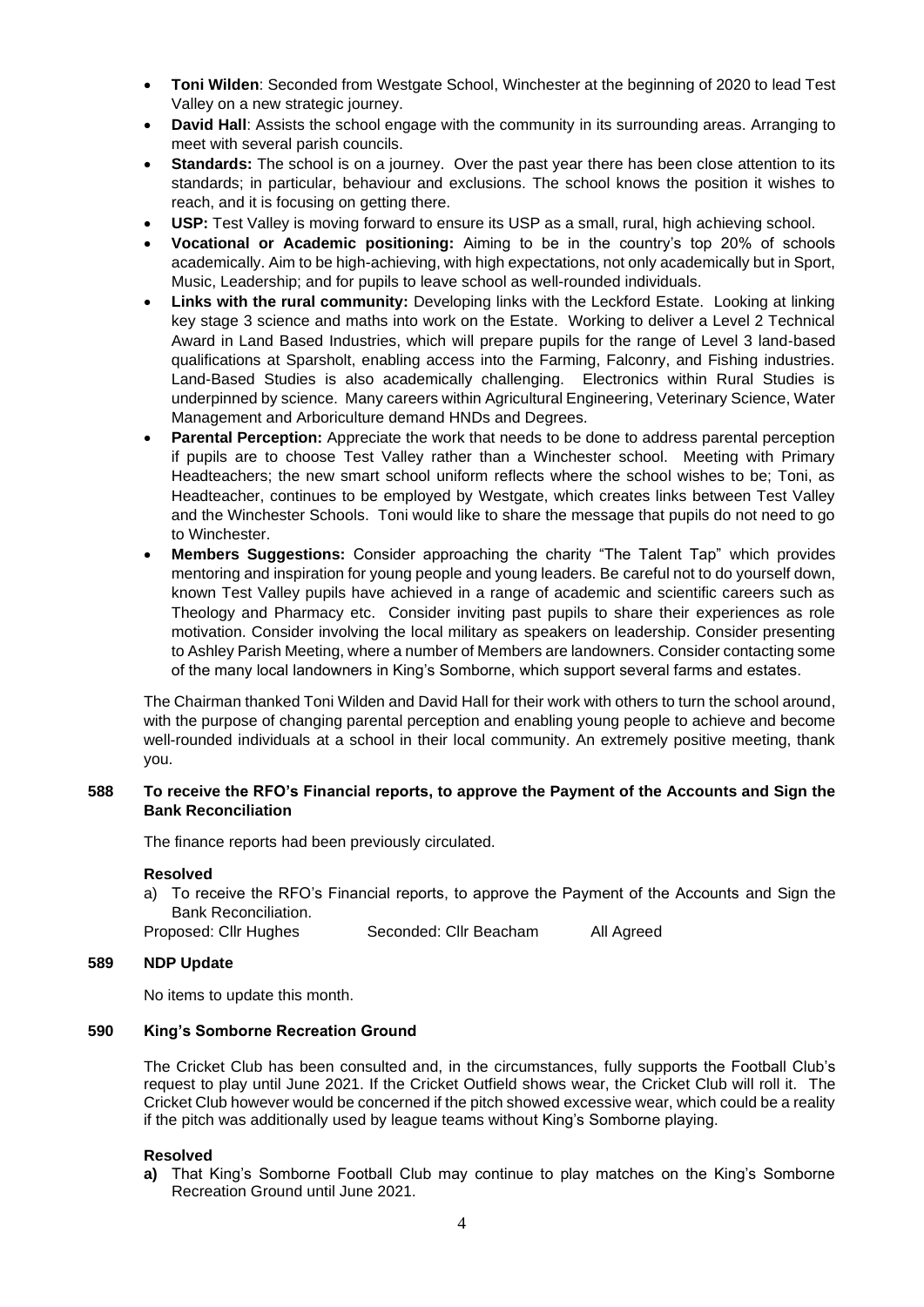**b)** That league matches may only take place if King's Somborne Football Club is playing.<br>Proposed: Cllr Beacham Seconded: Cllr Wales All Agreed Proposed: Cllr Beacham Seconded: Cllr Wales

## **591 Village Hall Grant Request**

The Council wished to support the Village Hall in its proposals, but Members were concerned that the amount requested was for more than the whole of the 2021/22 Council allocation for grants, and we were only in March 2021.

#### **Resolved**

- a) The Chairman of the Village Hall Management Committee to ascertain a list of residents who would commit to taking up the opportunity play Carpet Bowls, from the outset of the facility's availability, and to consider an appropriate fee; to brief the Clerk in advance of the next meeting for the agenda notes.
- b) The Chairman of the Village Hall to consider the level of funds the Village Hall can contribute to the purchase of the carpets and equipment in consideration of demonstrated interest and reduce the amount requested to a more achievable level; to brief the Clerk in advance of the next meeting for the agenda notes.
- c) The RFO to complete the year-end finances to enable Council to have a better understanding of the sum a Council can reasonably afford.
- d) The Clerk to bring the above back to Council at the April 2021 meeting.

Proposed: Cllr Searle Seconded: Cllr Whitehead All Agreed

#### **592 Noticeboards**

## **Resolved:**

- a) The Clerk to clarify the owner of the noticeboard at the entrance to the Village Hall.
- b) Cllr Hughes kindly offered and will take over from Cllr Wales placing meeting agendas on the noticeboards by the telephone box, at the village hall and at the entrance to the village hall. Proposed: Cllr Wales Seconded: Cllr Beacham All Agreed

#### **593 Clerk's Report**

## **a) Police – Local Policing Team**

- a. Contact has been made with the Police. Currently waiting for the local Beat Officer to make contact. The Clerk will follow this through.
- b. The Clerk has signed up to 'Hampshire Alert'. Information is forwarded to village representatives as appropriate.

#### **b) Census Day – 21st March 2021**

The census is a survey about all the households in England and Wales. The next census takes place on Sunday 21st March 2021. Information, as received, is forwarded to Cllr Hughes for Facebook and the Village Agents who are working to enable the harder to reach members of our community to be kept informed. [Census 2021](https://census.gov.uk/?utm_source=google&utm_medium=dynamic_search_ads&utm_campaign=national_campaign&utm_content=search&gclid=EAIaIQobChMIy8yn6IWH7wIVYoFQBh33zAmxEAAYASAAEgILzvD_BwE&gclsrc=aw.ds)

#### **594 Correspondence Received:**

## **a) Hampshire Emergency Planning Team**

Environment Agency Ground Water Briefing Note for Hampshire, dated 12<sup>th</sup> February, circulated to Council for sharing as helpful.

## **b) Rural Market Town Group (RMTG)**

An invitation for KSPC to become a member of the RMTG has been received. Information forwarded to Council via e-mail.

The Council extends its thanks to the RMTG for its approach, but in consideration of the Council projects currently being progressed, the Council does not currently have the spare capacity to offer a meaningful contribution and therefore declines this offer.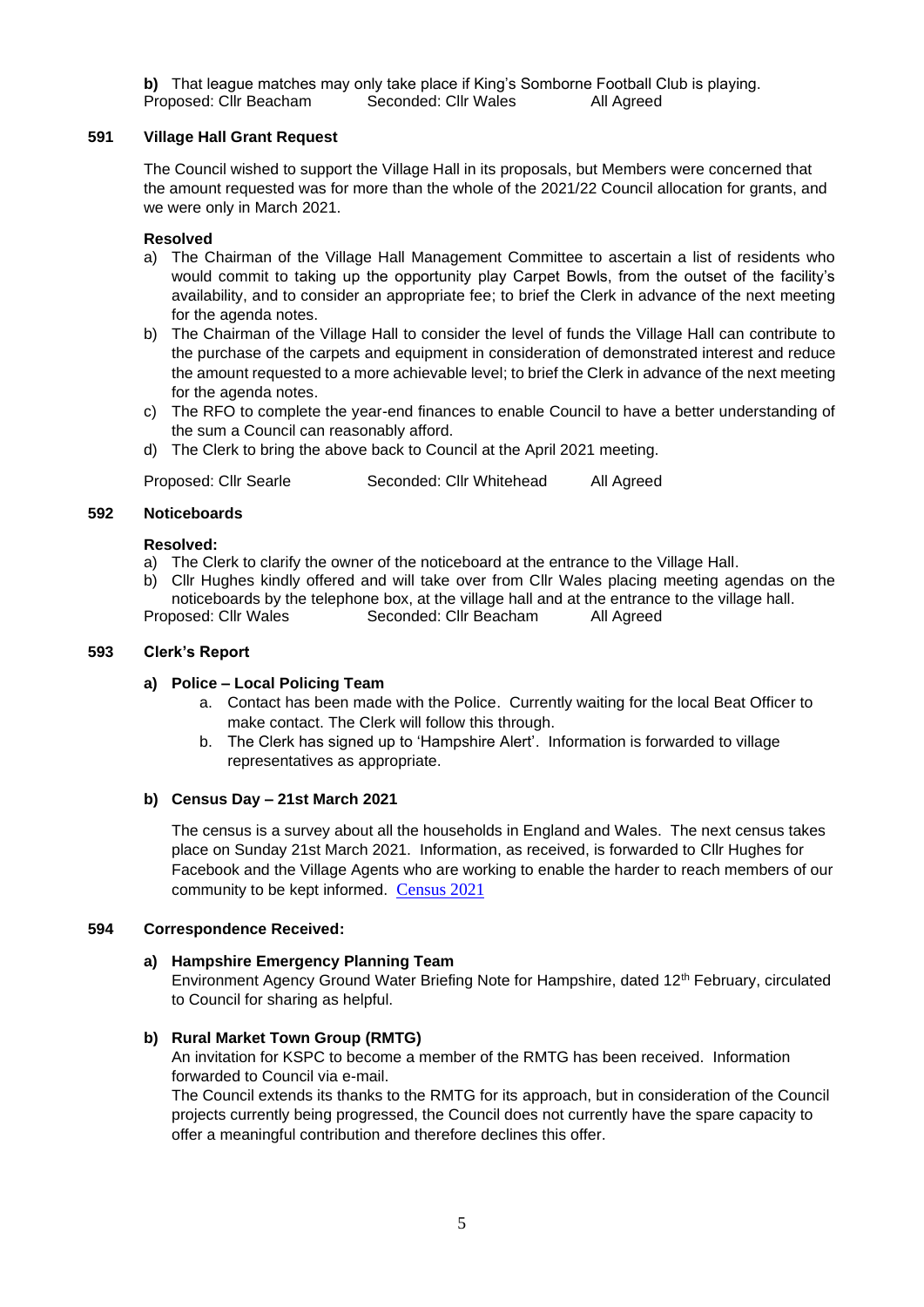### **595 Councillors Reports**

## **a) Garages in Church Road**

Cllr Wales raised the concern of a local resident in regard to the recent sale and direction of travel in regard to the garages behind Church Road. The October 2020 minutes 480c, speak of a similar concern and resolution brought to the Council's attention by a resident of Church Road. Hopefully this is of some assistance.

## **b) Muss Lane**

A resident in Muss Lane has again raised his concern as to the lack of support from Hampshire Highways regarding the flooding the road experienced. This is a private road so the Parish Council is limited in what it can do to assist. To support as far as able, the Clerk will write to HCC Highways, asking them to look into the issues of concern.

## **c) The Gauntlet**

Cllr Harwood raised concern that not all residents are aware that the Gauntlet is available online, even though not currently available in hard copy. The Clerk to advise the Gauntlet that if they wish to advertise on the Council Noticeboards, they are welcome to do so. Cllr Hughes will advertise this on Facebook.

## **d) Cllr Harwood**

Cllr Harwood confirmed he had a moving date for the end of March but as discussed, he will continue as a Councillor to enable him to support the Neighbourhood Development Plan. The Chairman thanked him for all he had done and will continue to do for the village and wished him well on behalf of the Council with his move.

## **596 Date and Time of Next Meetings**

In consideration of Easter, the next meeting will be held on Monday 12<sup>th</sup> April 2021 at 7pm.

#### **597 Exempt Business**

#### **Resolved**

The Council resolved, in accordance with the Public Bodies (Admission to Meetings) Act 1960 to exclude the public and press for discussion and potential appointment of contractors, where publicity might be prejudicial to the special nature of the business.

Proposed: Cllr Hughes Seconded: Cllr Beacham All Agreed

## **598 Lengthsman Contract 2021/22**

HCC has committed to fund the Lengthsman Scheme for 2021/22, providing each parish within the Stockbridge Cluster £1000 to provide the services of a Lengthsman. With only good feedback regarding his work and considered financially good value against other lengthsman, Stockbridge Parish Council, the lead parish for the cluster, has resolved that Shane Ling Garden Maintenance will continue providing the lengthsman services to the Stockbridge cluster for 2021-2022.

#### **Resolved**

- a) KSPC agrees the contract for the Lengthsman, as part of the cluster of parishes led by Stockbridge Parish Council
- b) The Clerk and Proper Officer to sign the Lengthsman contract on behalf of King's Somborne Parish Council

## **599 Grounds Maintenance Contract 2021/22**

Greengrass Services has held a grounds maintenance contract with KSPC for a number of years, cutting the grass in most of the council managed open spaces. Greengrass Services has requested consideration for an increase to the hourly rate, the first for many years. The Council agreed that Greengrass Services provide an excellent service at competitive rates.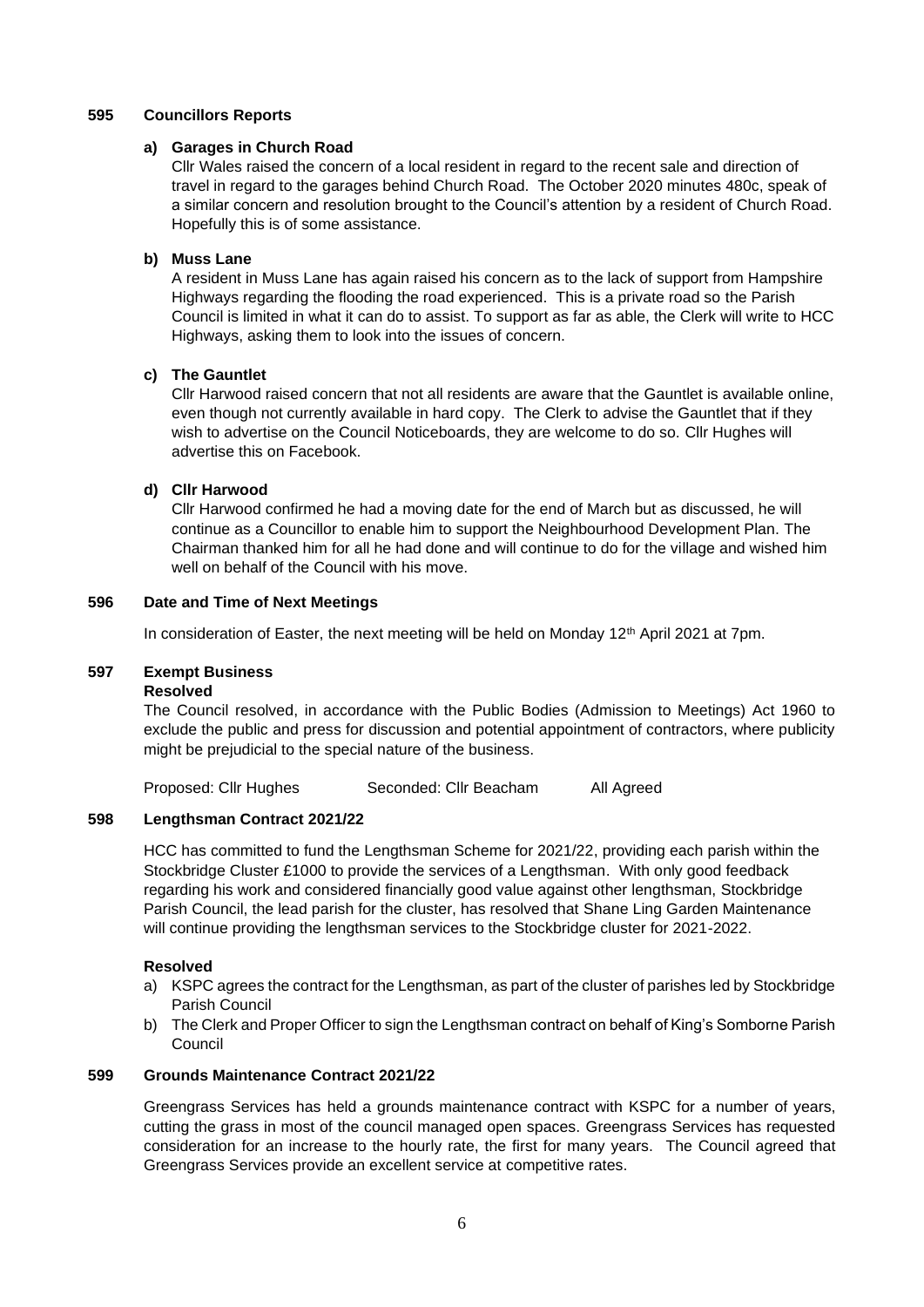## **Resolved**

Further to discussion, the Council agreed an hourly rate in consideration of the available budget, bringing the value of the Grounds Maintenance Contract – Grass Cutting, to approximately £6,500 to £7,000 for 2021/22.

Proposed: Cllr Beacham Seconded: Cllr Searle All Agreed

## **600 Speed Limit Reminders (SLR)**

The 2nd SLR is currently being repaired and is expected in the next few weeks. The Council's contract with Simon Nightingale to move our current SLR between sites, replace the batteries on a fortnightly basis and to keep the SLR clean, expires 31<sup>st</sup> March 2021. Simon also offers support and guidance to the Council within his area of expertise. Further to comparing costs with another council for similar services it was agreed Simon Nightingale's costs are competitive.

## **Resolved**

The Clerk and Proper Officer to sign a contract with Simon Nightingale to include both SLR's for the 2021/22 period, to a value of £518.15 per SLR.

Proposed: Cllr Beacham Seconded: Cllr Searle All Agreed

## **601 Website Hosting**

The Council's webhosting, currently managed by Cllr Whitehead, expires 13th March 2021. Cllr Whitehead has requested this be transferred to another provider and suggested Northerwood Websites (Northerwood Systems Ltd), as they are currently supporting the Clerk with the day-to-day management of the website. A quote has been obtained, which Cllr Whitehead confirmed as fair in the market.

## **Resolved**

Northerwood Websites (Northerwood Systems Ltd) to be awarded a contract for hosting the Council's website for the period of one year as follows:

- a) Website hosting on a secure well-managed shared server in a UK based datacentre: £10/month.
- b) Software updates: checked at least weekly and implemented for all plugins and Wordpress core software. Important to maintain security of the website. £10/month.
- c) Migration at agreed hourly rate, estimated at £75.

Proposed: Cllr Searle Seconded: Cllr Hughes All Agreed

## **602 E-mail Hosting and integrated IT Support**

The Council's e-mail hosting, currently managed by Cllr Whitehead, expires 13<sup>th</sup> March 2021. Cllr Whitehead has requested this be transferred to another provider.

#### **Resolved**

Affordable IT to be offered a contract to host the Council's e-mails with integrated package of IT technical support, antivirus and off-site back-up for the Clerk's IT system and Councillors' e-mail and one-drive access, to be reviewed after 6 months. One year contract value, including one-off migration service and two-year domain registration: £974.80 + support hours as required.

Proposed: Cllr Searle Seconded: Cllr Hughes All Agreed.

## **603 Trees to Screen Community Building**

The Council has previously agreed the purchase of trees in principle to provide some screening of the Community Building from immediate neighbours. The Chairman thanked Cllr Wales for all his work to bring this to fruition.

## **Resolved**

a) To purchase 8 x 12–14' high potted Purple Beech Trees along the fence line, to provide instant height and screening, which overtime will be pruned into a hedge, but at a higher level than the